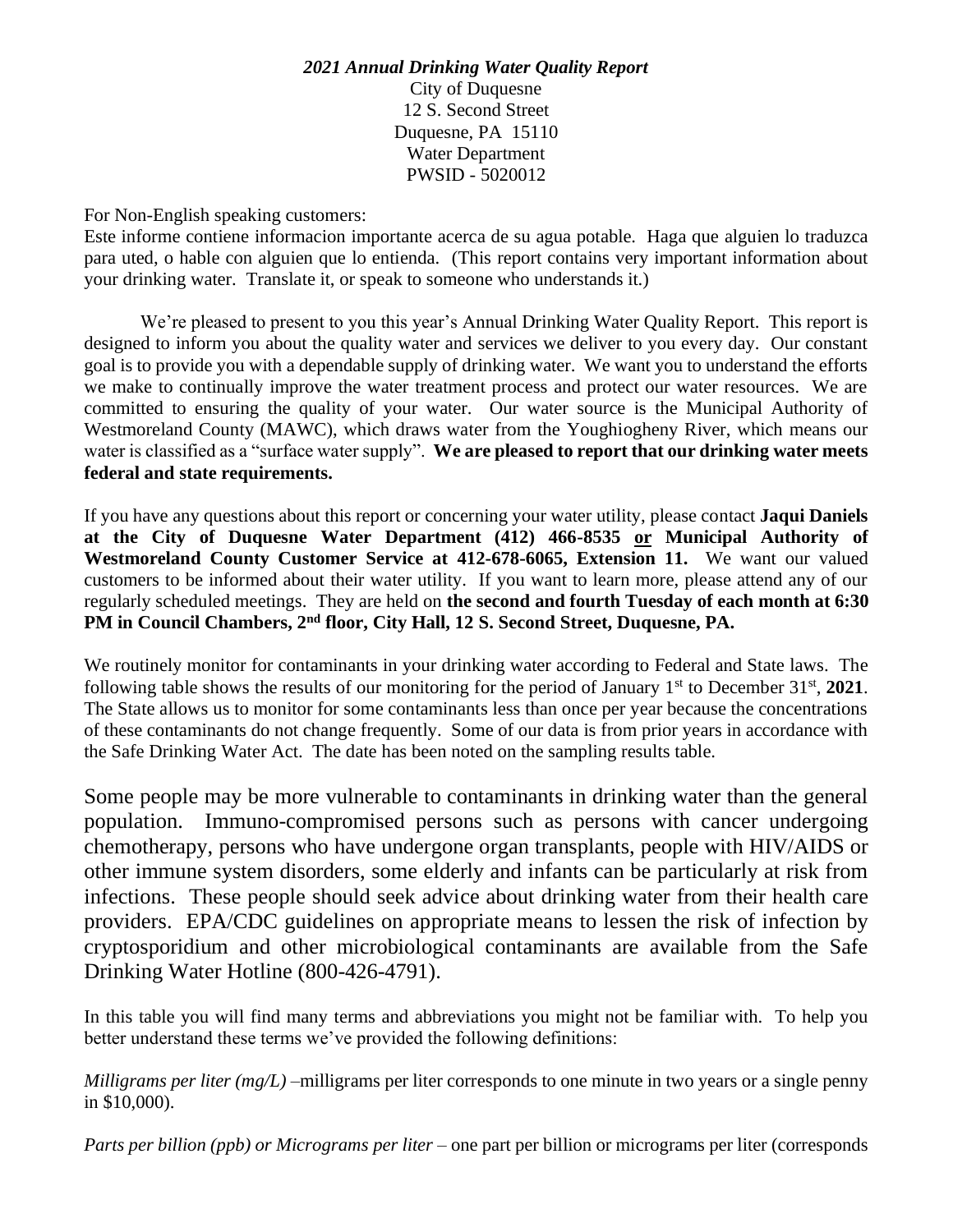to one minute in 2,000 years, or a single penny in \$10,000,000).

*Action Level (AL)* – The concentration of a contaminant, which, if exceeded, triggers treatment or other requirements, which a water system must follow.

*Treatment Technique (TT)* – A treatment technique is a required process intended to reduce the level of a contaminant in drinking water.

*Maximum Contaminant Level (MCL)* – The highest level of contaminant that is allowed in drinking water MCL's are set as close to the MCLG are set as close to the MCLGs as feasible using the best available treatment technology.

*Maximum Contaminant Level Goal (MCLG)* – The level of a contaminant in drinking water below which there is no known or expected risk to health. MCLGs allow for a margin of safety.

*Maximum Residual Disinfectant Level (MRDL)* – The highest level of a disinfectant allowed in drinking water. There is convincing evidence that addition of a disinfectant is necessary for control of microbial contaminants.

*Maximum Residential Disinfectant Level Goal (MRDLG)* – The level of drinking water disinfectant below which there is no known or expected risk to health. MRDLG's do not reflect the benefits of the use of disinfectants to control microbial contamination.

|                           |                     |                                |                     | <b>DATE</b>   |                  |
|---------------------------|---------------------|--------------------------------|---------------------|---------------|------------------|
| <b>CONTAMINANT</b>        | <b>MCL</b>          | <b>LEVEL</b>                   | <b>RANGE</b>        | <b>TESTED</b> | <b>Violation</b> |
| Lead                      | $0.015$ mg/L        | $90th$ Percentile<br>0.003     | $0.00 - 0.006$ mg/l | 2019          | N <sub>o</sub>   |
| Copper                    | $1.3 \text{ mg/L}$  | $0.265$ mg/L $90th$ Percentile | $0.025 - 0.164$     | 2019          | N <sub>o</sub>   |
|                           |                     |                                | mg/L                |               |                  |
| Bacteria (Total Coliform) | $>5\%$              | 0.00                           |                     | 2020          | N <sub>o</sub>   |
| THM                       | $0.08 \text{ mg/L}$ | $0.083$ mg/L (LRAA)            | $0.032 - 0.110$     | 2021          | N <sub>o</sub>   |
|                           |                     |                                | mg/L                |               |                  |
| <b>HAA</b>                | $0.06 \text{ mg/L}$ | $0.048$ mg/L $ $ (LRAA)        | $0.011 - 0.061$     | 2021          | N <sub>o</sub>   |
| Max Dug Distribution      |                     |                                | mg/L                |               |                  |
| System                    |                     | $2.14 \text{ mg/L}$            |                     | 2021          | N <sub>o</sub>   |
| Ave Dug Distribution      |                     |                                |                     |               |                  |
| System                    |                     | $0.28 - 2.14$ mg/L             |                     | 2021          | N <sub>o</sub>   |

LRAA = locational running annual average (\*highest annual running average for individual sample point\*)

All sources of drinking water are subject to potential contaminants that are naturally occurring or manmade. Those contaminants can be microbes, organic or inorganic chemicals, or radioactive materials. Drinking water, including bottled water, may reasonably be expected to contain at least small amounts of some contaminants. The presence of contaminants does not necessarily indicate that the water poses a health risk. More information about contaminants and potential health effects can be obtained by calling the Environmental Protection Agency's Safe Drinking Water Hotline at 1-800-426-4791. The sources of drinking water (both tap water and bottled water) include rivers, lakes, streams, ponds, reservoirs, springs and wells. As water travels over the surface of the land or through the ground, it dissolves naturallyoccurring minerals and, in some cases, radioactive material, and can pick up substances resulting from the presence of animals or from human activity.

Contaminants that may be present in source water include: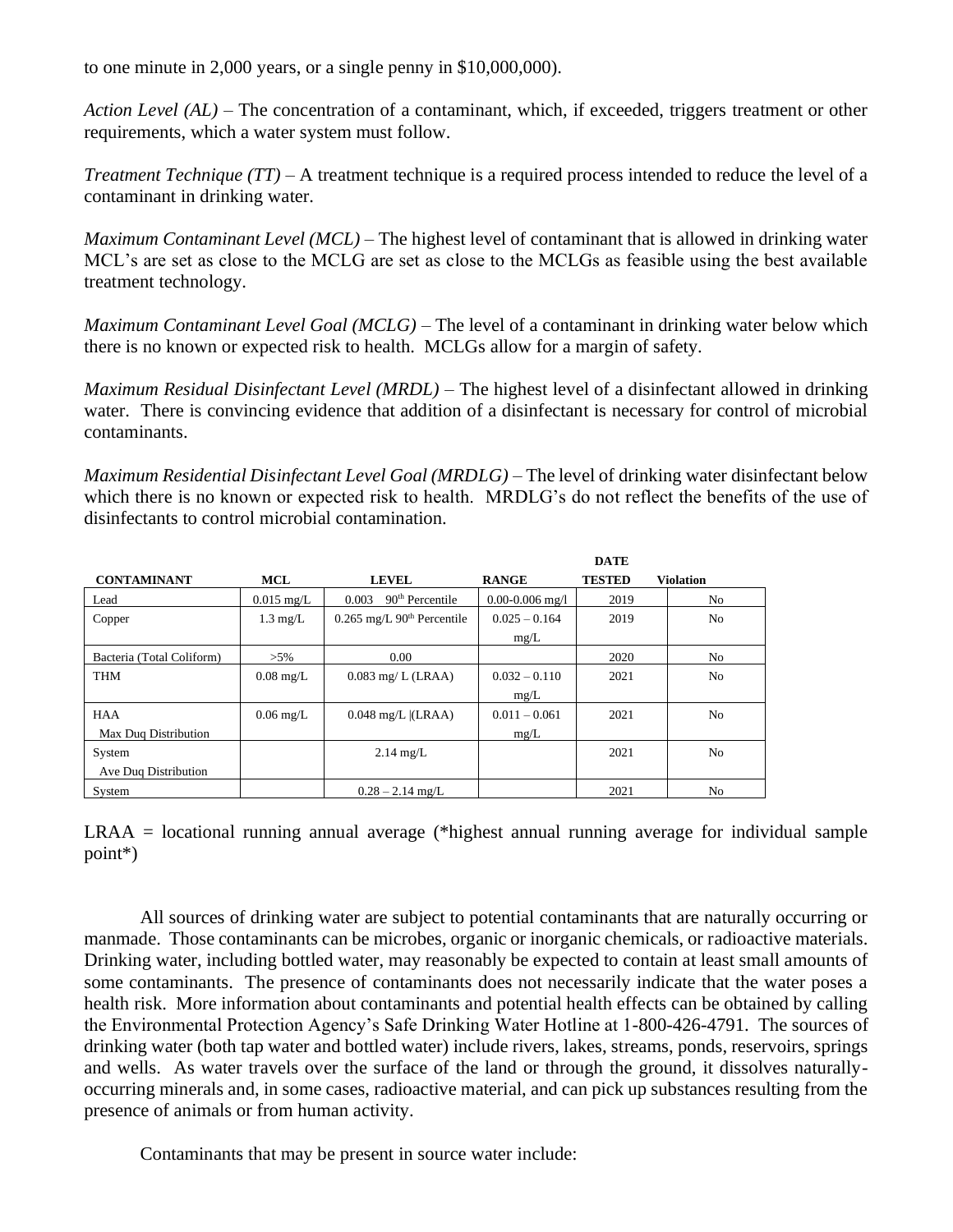- Microbial contaminants, such as viruses and bacteria, which may come from sewage treatment plants, septic systems, agricultural livestock operations and wildlife.

- Inorganic contaminants, such as salts and metals, which can be naturally-occurring or result from urban stormwater runoff, industrial or domestic wastewater discharges, oil and gas production, mining or farming.

- Pesticides and herbicides, which may come from a variety of sources such as agriculture, urban stormwater runoff and residential uses.

- Organic chemical contaminants, including synthetic and volatile organic chemicals, which are byproducts or industrial process and petroleum production and mining activities.

A *Source Water Assessment* of our source was completed by the PA Department of Environmental Protection (PADEP). The Assessment has found that our source is potentially most susceptible to contaminants shown in the chart below. Overall, our source has high risk of significant contamination. A summary report of the Assessment is available on the *Source Water Assessment & Protection* web page at [\(http://www.dep.state.pa.us/dep/deputate/watermgt/wc/Subjects/SrceProt/SourceAssessment/default.htm\)](http://www.dep.state.pa.us/dep/deputate/watermgt/wc/Subjects/SrceProt/SourceAssessment/default.htm). Complete reports were distributed to municipalities, water supplier, local planning agencies and the PADEP Regional Office, Records Management Unit at 412-442-4000.

| <b>Potential Sources</b><br>of Contamination       | <b>Contaminants</b><br>of Concern               | <b>Description</b>                                                          | <b>Protection</b><br><b>Priority</b> |
|----------------------------------------------------|-------------------------------------------------|-----------------------------------------------------------------------------|--------------------------------------|
| Transportation<br>corridors, bridges,<br>railroads | Metals, turbidity, SOCs                         | Road deicing and potential for<br>spills along roads, bridges,<br>railroads | A                                    |
| Boating, Marina                                    | Petroleum products                              | Accidental release/spill                                                    | A                                    |
| Road Deicing, Salt<br>Storage                      | Sodium chloride                                 | Runoff from storage areas,<br>application of salt on roads                  | $\mathbf{A}$                         |
| Auto repair shops                                  | MTBE, BTEX, Metals                              | Disposal of products/byproducts                                             | A                                    |
| Utility substations                                | Heavy metals, SOCs, VOCs                        | Accidents near water source                                                 | $\mathbf{A}$                         |
| <b>Combined Sewer</b><br>Outfalls, Wildcat sewers  | Pathogens, bacteria, viruses,<br>nutrients      | Raw sewage entering water source                                            | $\mathbf{A}$                         |
| Residential                                        | Nitrates/Nitrites, pathogens,                   | Stormwater runoff, lawn care, on-                                           | A                                    |
| Developments                                       | VOCs, SOCs, nutrients,<br>pesticides, herbicide | lot waste disposal                                                          |                                      |
| Strip mines, abandoned<br>mines                    | Turbidity, metals, heavy metals,<br>acidity     | Storm water runoff from stripped<br>area                                    | B                                    |

In order to ensure that tap water is safe to drink, EPA prescribes regulations which limit the amount of certain contaminants in water provided by public water systems. FDA regulations establish limits for contaminants in bottled water, which must provide the same protection for public health.

Thank you for allowing us to continue providing your family with clean, quality water this year. In order to maintain a dependable water supply we sometimes need to make improvements that will benefit all of our customers. These improvements are sometimes reflected as rate structure adjustments. Thank you for understanding. **Please call our office if you have questions.** We at the city of Duquesne Water Department work around the clock to provide top quality water to every tap in the City. We ask that all our customers help us protect our water sources, which are the heart of our community, or way of life and our children's future.

**Lead**: Infants and young children are typically more vulnerable to lead in drinking water than the general population. It is possible that lead levels at your home may be higher than at other homes in the community as a result of materials used in your home's plumbing. If you are concerned about